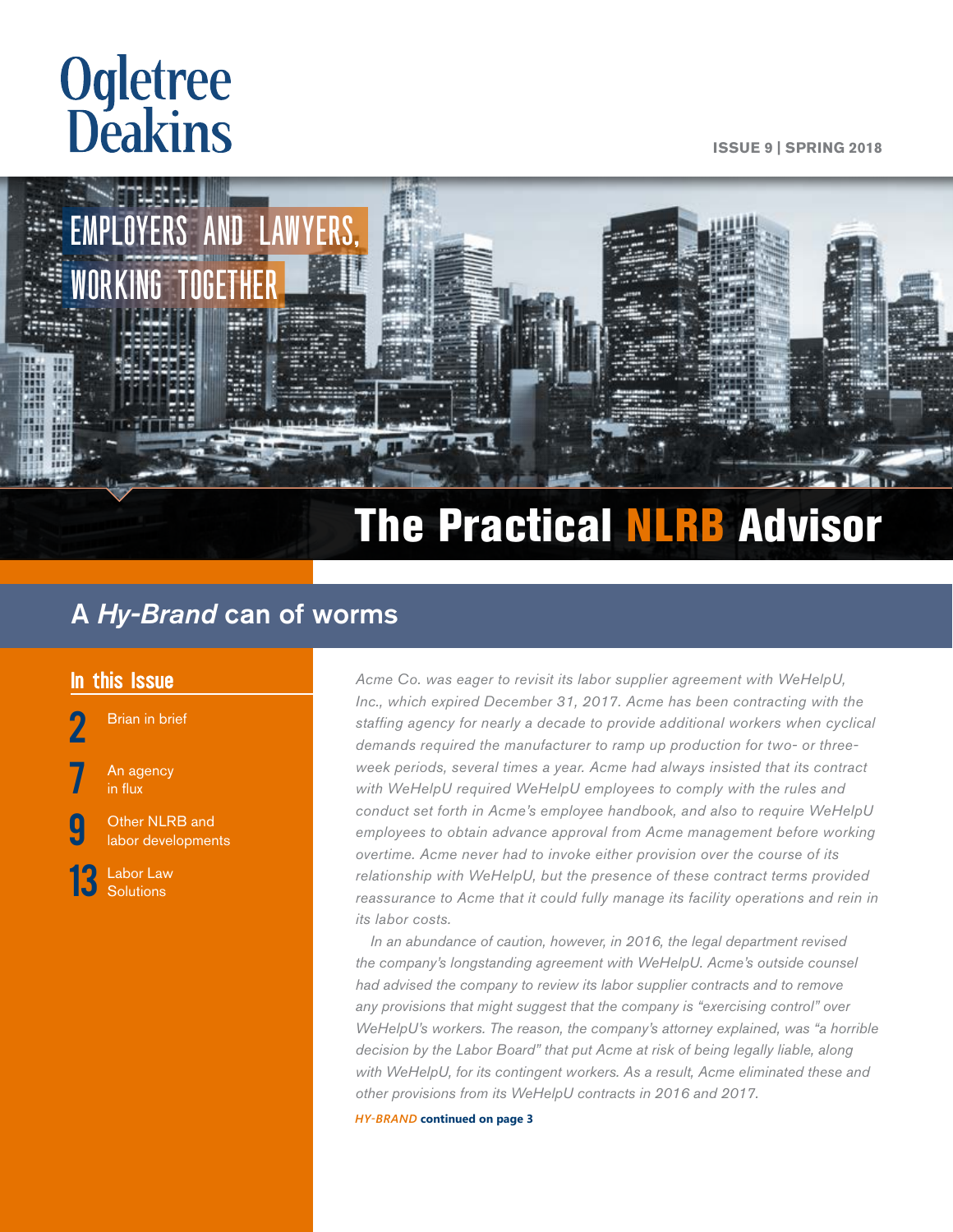## <span id="page-1-0"></span>BRIAN IN BRIEF



Just like economic markets hate uncertainty, so too does any regulated community. Unfortunately, as this issue of the *Practical NLRB Advisor*  amply illustrates, uncertainty and plenty of it—has become the stock-in-trade for the NLRB.

The blame for this rests almost entirely with the Obama Board,

which seized upon, and often created, every opportunity to reverse, upend, or modify extant law—all in a transparent effort to achieve a particular set of ideological goals. History teaches us that such excesses eventually spawn correction. Indeed, we are currently witnessing that phenomenon at the NLRB as, for example, a new Board majority attempts to return to a rational and traditional notion of the jointemployer doctrine or to save employer handbooks from the tortured parsings of bureaucratic logomachists. Such change, however, is never linear. It is, more often than not, messy, chaotic, and time-consuming. The problem is, of course, that in the regulatory context, that kind of messiness deprives all stakeholders of certainty.

There is a more than decent argument that the apparently perpetual state of flux at the NLRB is the direct result of its statutory architecture—an imperfect marriage of the executive and the judicial, of policy and law. Whatever the reason, the result is the same. To invert an old adage, the more things remain the same, the more they change. In this issue, as always, the *Advisor* tries to help the reader navigate the churn.

*Sincerely,*

Brian Hoyes

**Brian E. Hayes** *Co-Chair, Traditional Labor Relations Practice Group* Ogletree Deakins

#### **About Ogletree Deakins'** *Practical NLRB Advisor*

At Ogletree Deakins, we believe that client service means keeping our clients constantly apprised of the latest developments in labor and employment law. With the whirlwind of activity taking place at the National Labor Relations Board (NLRB) in recent years—affecting both unionized and nonunion employers—a quarterly newsletter focused on the NLRB is an essential tool to that end.

Ogletree Deakins' *Practical NLRB Advisor* seeks to inform clients of the critical issues that arise under the National Labor Relations Act and to suggest practical strategies for working successfully with the Board. The firm's veteran traditional labor attorneys will update you on the critical issues in NLRB practice with practical, "how to" advice and an insider's perspective. Assisting us in this venture are the editors of Wolters Kluwer Legal and Regulatory Solutions' *Employment Law Daily.*

The *Practical NLRB Advisor* does not provide legal advice. However, it does seek to alert employers of the myriad issues and challenges that arise in this area of practice so that they can timely consult with their attorneys about specific legal concerns.

#### **Ogletree Deakins editors**

Brian E. Hayes, J.D., *Co-Chair,* Traditional Labor Relations Practice Group C. Thomas Davis, J.D., *Co-Chair*, Traditional Labor Relations Practice Group Hera S. Arsen, J.D., Ph.D., *Senior Marketing Counsel*, Firm Publications

#### *Employment Law Daily* **contributors**

Joy P. Waltemath, J.D., *Managing Editor* Kathleen Kapusta, J.D., *Employment Law Analyst* Lisa Milam-Perez, J.D., *Senior Employment Law Analyst*

Mail regarding your subscription should be sent to [editors@ogletree.com](mailto:editors@ogletree.com) or Ogletree, Deakins, Nash, Smoak & Stewart, P.C., One Ninety One Peachtree Tower, 191 Peachtree Street NE, Suite 4800, Atlanta, GA 30303. Attn: Client Services. Please include the title of this publication. © 2018 Ogletree, Deakins, Nash, Smoak & Stewart, P.C.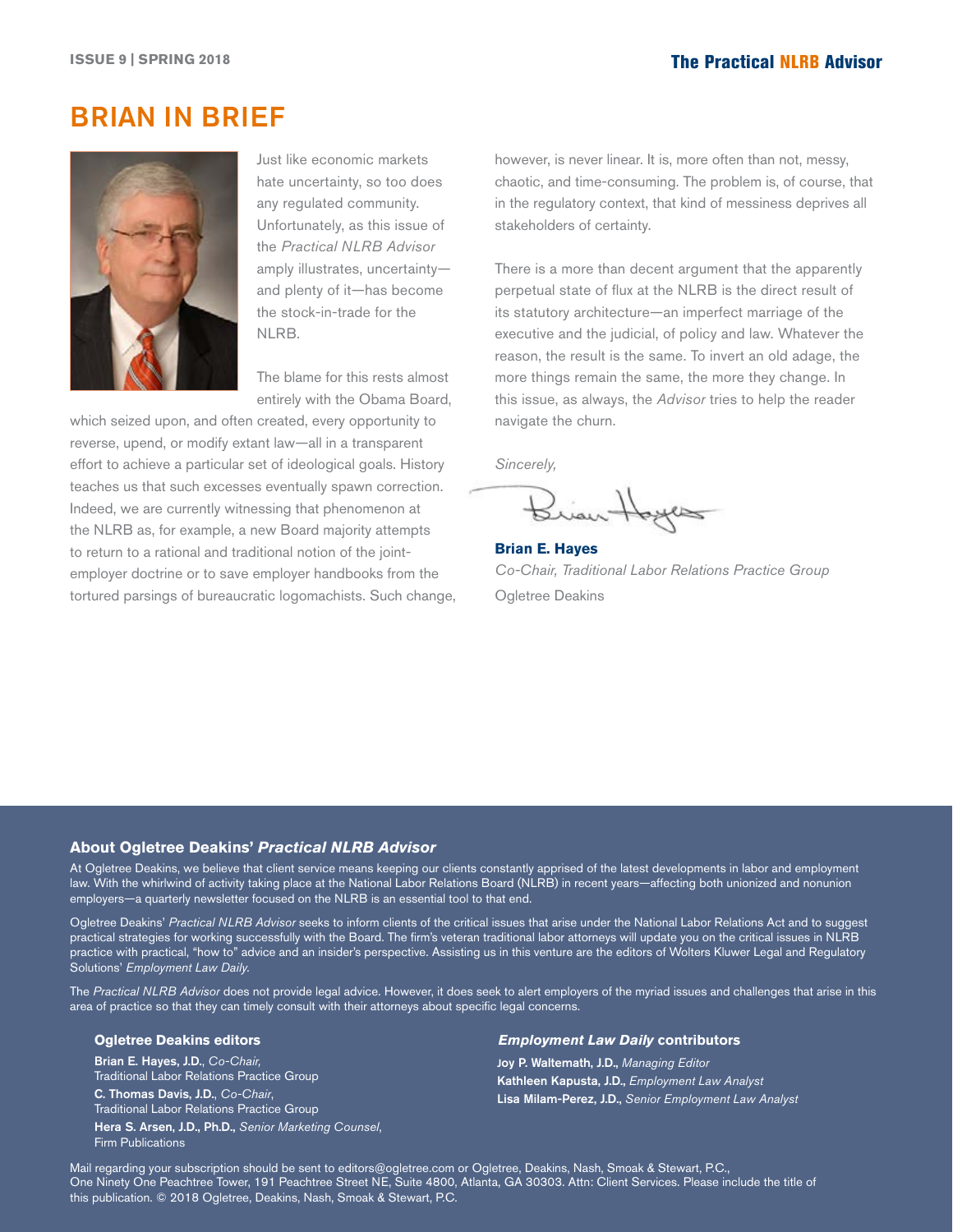#### <span id="page-2-0"></span>*HY-BRAND* **[continued from page 1](#page-0-0)**

*Acme management was relieved to get a call from their attorney in mid-December, informing them that the National Labor Relations Board had reversed the "joint-employer case" and that the company could confidently restore the contractual protections when it renewed its agreement with WeHelpU. The parties inked the new deal in early January, bringing Acme management considerable peace of mind—at least, that is, until the end of February, when outside counsel called again . . .*

#### **Back to** *Browning-Ferris*

December 14, 2017, brought welcome news: The National Labor Relations Board (NLRB) had reversed its 2015 *[Browning-Ferris Industries of California, Inc](http://hr.cch.com/ELD/BrowningFerris.pdf)*. decision. The controversial Obama-era "joint-employer" ruling was a sharp departure from the long-standing test for determining whether, under the National Labor Relations Act (NLRA), two separate entities could be deemed a joint employer of a group of employees. Under the new *Browning-Ferris* test, one entity could be found liable as a joint employer of another entity's employees where the former had only "potential" or "indirect" control over those employees. The decision rattled the business community, especially the franchise industry, contractors, and companies with business models that rely heavily on a contingent workforce. Franchisors were correctly concerned about suddenly being at a heightened risk of liability for unfair labor practices committed by independent franchisees, and manufacturers became rightly wary about the prospect of winding up at a bargaining table alongside their unionized contract labor suppliers. (See the Spring [2016 issue](https://ogletree.com/practices/~/media/51271e11141a438ca8136e17d8c534da.ashx) of the *Practical NLRB Advisor* for a detailed look at the *Browning-Ferris* decision and its aftermath.)

Then came *[Hy-Brand Industrial Contractors, Ltd](https://na01.safelinks.protection.outlook.com/?url=http%3A%2F%2Fhr.cch.com%2FELD%2FHyBrand121417.pdf&data=02%7C01%7CLisa.Milam-Perez%40wolterskluwer.com%7C8490ca984dd94883eb0608d5433bb863%7C8ac76c91e7f141ffa89c3553b2da2c17%7C1%7C1%7C636488846138592378&sdata=UpcY6LRaU5vy0Rx02npxxRlfUdQX8dqGaa4C7T5fzsM%3D&reserved=0).* In a flurry of year-end activity marking the impending departure of thenchairman Philip Miscimarra, the new Trump NLRB overruled *Browning-Ferris* and roundly rejected its reasoning. The Board majority, in a lengthy opinion, explained why *Browning-Ferris* was legally untenable and unsound as a matter of labor policy. The opinion largely tracked the reasoning of Miscimarra's dissent in the *Browning-Ferris* case.

With its decision in *Hy-Brand*, the Board reinstated the traditional test for joint-employer status: to be deemed a joint employer under the NLRA, an entity must exercise *actual* and *direct* control over the "essential employment

terms" of the employees in question. Merely reserving potential control—as Acme Co. had sought to do in our hypothetical scenario above—will not be sufficient. *Hy-Brand* restored a substantial degree of clarity and stability in this area of law, and provided the business community with greater assurance that properly designed and administered business models could continue to be utilized without the heightened risk of joint-employer liability.

The reprieve was short-lived, however. On February 26, 2018, the NLRB vacated its *Hy-Brand* decision—effectively restoring the holding in *Browning-Ferris*. The reason: NLRB Inspector General (IG) David Berry issued a memorandum in which he unilaterally determined that Board Member William Emanuel, who voted in the majority in the divided *Hy-Brand* decision, should have recused himself from the case. Emanuel did *not* participate in the 3–0 NLRB vote to vacate *Hy-Brand*; in fact, he was unaware the vote was even taking place.

#### **Was recusal necessary?**

Prior to joining the NLRB, Emanuel was a management-side attorney at one of the country's largest employment law firms; and, in accordance with an executive order issued by President Trump, he pledged during his confirmation process that he would recuse himself for a two-year period from the Board's deliberations in any cases involving his own or his former firm's clients. He provided a list of 162 former clients to whom his recusal promise would pertain. Emanuel's law firm had represented the staffing agency involved in the *Browning-Ferris* case—about which Emanuel, the IG acknowledged, had simply forgotten and the staffing agency was not an active party in the ongoing appeal at any rate. However, his former firm did not represent *any* of the parties in *Hy-Brand*. Thus, since neither Emanuel nor his firm represented any party in *Hy-Brand*, there was no evident basis for requiring Emanuel to recuse himself from participating in the *Hy-Brand* decision. Berry, however, asserted that he was, nonetheless, concerned, given that the case overturned *Browning-Ferris*  and that, in his view, the two cases had effectively merged into a single matter. Thus, in a February 21 [memorandum](https://www.nlrb.gov/sites/default/files/attachments/basic-page/node-1535/OIG%20Report%20Regarding%20Hy_Brand%20Deliberations.pdf) from the Office of Inspector General (OIG), Berry wrote that "given the totality of the circumstances, the *Hy-Brand and Browning-Ferris* matters are the same 'particular matter involving specific parties.'" As such, Berry determined that Emanuel should have recused himself from the *Hy-Brand* decision, since he would have been recused from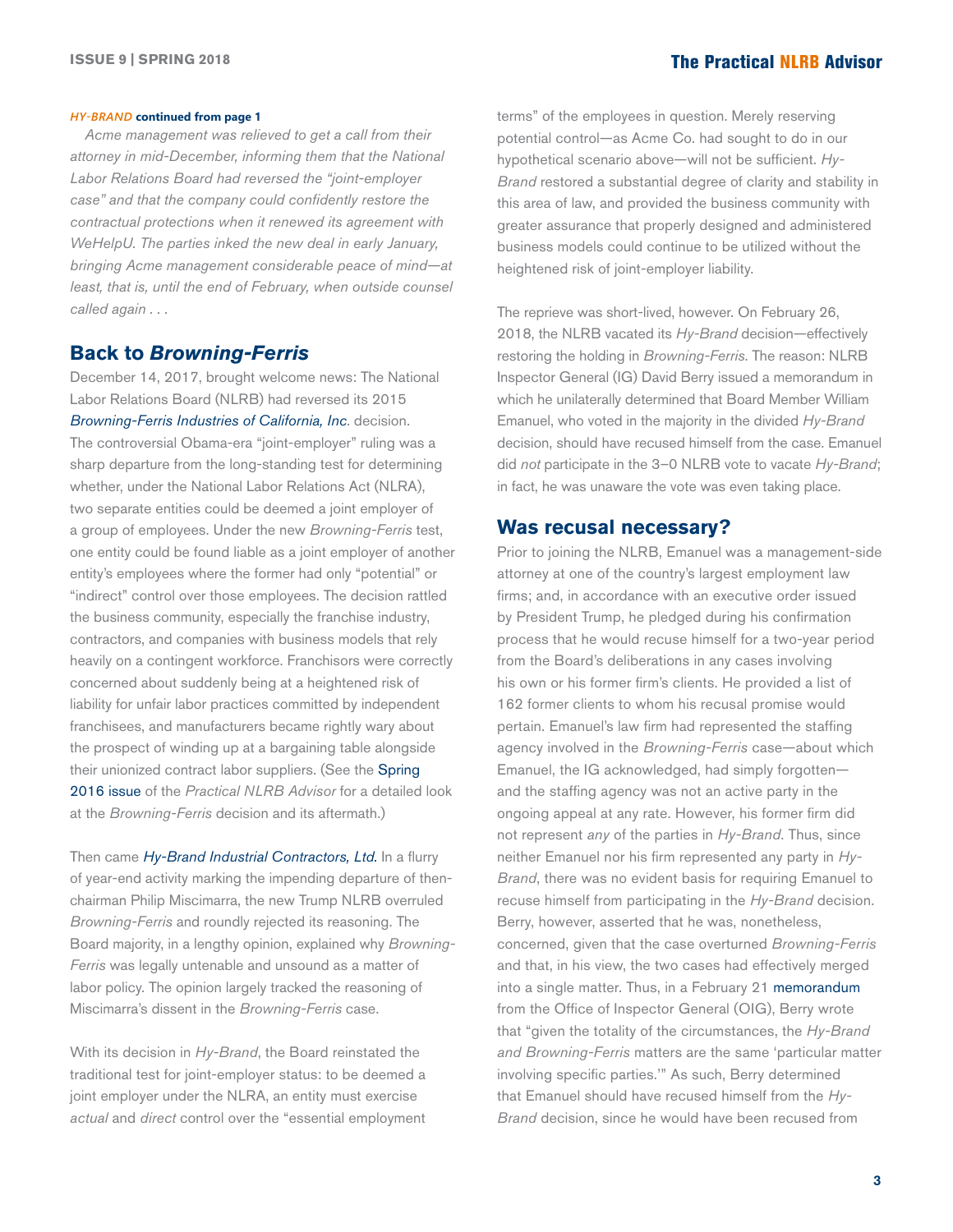*Browning-Ferris*. As noted below, Berry's reasoning and authority in issuing the memorandum have drawn sharp criticism. His articulated basis for the conclusion reached in the memo, however, is as follows:

While the two cases, i.e., *Browning-Ferris* and *Hy-Brand,*  began as two distinct and separate matters, "the manner in which the former Chairman marshaled *Hy-Brand* through the Board's deliberative process effectively resulted in a consolidation of the two matters into one 'particular matter involving specific parties,'" Berry reasoned, contending that as a practical matter, "the practical effect of the *Hy-Brand* deliberative process was a 'do over' for the *Browning-Ferris* parties," and since Emanuel would have been recused in *Browning-Ferris,* he should not have participated in *Hy-Brand.* 

Of particular concern, in the IG's view, was the "wholesale incorporation of the dissent in *Browning-Ferris* into the *Hy-Brand* majority decision." The *Browning-Ferris* dissent was the result of the Board's deliberative process after the adjudication of the facts and determination of law at the regional level and the submission of briefs by the parties, which included Emanuel's former law firm, and *amici* providing legal arguments for the Board to consider. "Because of the level of the incorporation of the *Browning-Ferris* dissent into what became the Board's decision in *Hy-Brand,* it is now impossible to separate the two deliberative processes," the IG concluded.

#### **The aftermath: disarray**

At the time of the *Hy-Brand* decision, *Browning-Ferris* was before the U.S. Court of Appeals for the District of Columbia Circuit on the employer's petition for review. The NLRB had asked the appeals court to dismiss the *Browning-Ferris* appeal and remand the case in light of *Hy-Brand*. Emanuel *was* involved in the decision to seek remand. That action drew fire as well. The Teamsters union, which had intervened in the case, raised objections in the appeals court because the Board had sought and obtained remand without giving the union an opportunity to oppose. The remand also came before the *Hy-Brand* decision overturning *Browning-Ferris* had even become a final order, the Teamsters pointed out in a motion to reconsider, which the appeals court denied. However, in the most recent development in *Browning-Ferris,* the D.C. Circuit, on April 6, granted the NLRB's motion to take the case *back* in light of "extraordinary circumstances." The appeals court said it will hold *Browning-Ferris* in abeyance, though, until the *Hy-Brand* matter is resolved.

One day earlier, NLRB General Counsel Peter B. Robb had issued a memo criticizing the Board's "unprecedented" decision to vacate *Hy-Brand* without Emanuel's knowledge or an opportunity for him to respond to the IG's conclusion he should not have participated in the case. He chastised the three Board members for having "decided on their own to disqualify him from participating in the case—a seemingly unique event in Board history" and urged them to reconsider. Since, however, Board members are empowered to act independently, the general counsel's recommendation to them was, at best, an "advisory" opinion.

The employer in the case has also asked the NLRB to reconsider its decision to withdraw the ruling, contending that Emanuel was not required to recuse himself and asserting that the Board had improperly relied on the IG's report and had violated the employer's due process rights in the process. Hy-Brand's counsel also argued that the three Board members wrongly excluded Emanuel from the deliberations and violated the Government in the Sunshine Act by meeting in secret to do so. In addition, Hy-Brand called for an ethics investigation into Member Mark Gaston Pearce for prematurely disclosing the Board's then-impending action at a conference. According to the employer's motion for reconsideration: "Advance notice of issuance of the board decision by Member Pearce is an egregious breach of confidentiality and the board's deliberative process."

Moreover, no doubt cognizant of the broader ramifications of the ongoing controversy, outside organizations entered the fray in late March, urging the IG to set his sights on Pearce. In addition to claims he improperly announced the impending decision, the Competitive Enterprise Institute alleged that Pearce, a Democrat, had leaked a confidential IG report to Democratic senators, along with other information related to the *Hy-Brand* controversy. The National Right to Work Legal Defense Foundation echoed the call. However, media reports suggest that the IG had already launched an investigation into Pearce's actions.

In addition to sowing internal discord at the agency, the *Hy-Brand* situation has real-world implications for other parties with cases before the Board—and has caused more uncertainty. For example, soon after the 3–0 panel vacated the *Hy-Brand* decision, the painters' union asked the Board to reconsider its decision in *The Boeing Company*, another of the Trump Board's significant December rulings, this one reining in the Obama Board's intrusive scrutiny of employer handbooks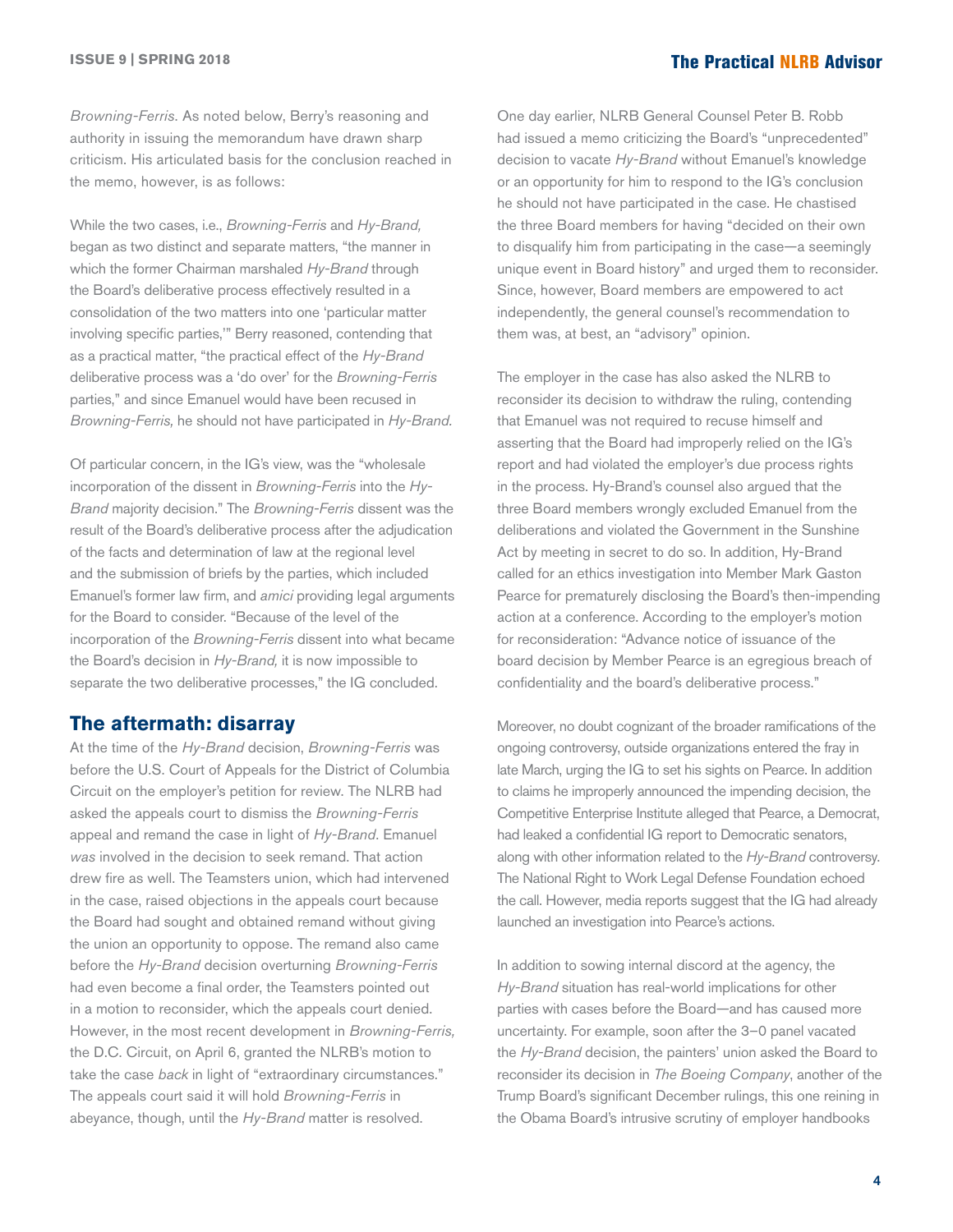and work rules. The *Boeing* case also was a pivotal one for employers in that it provided a predictable test, going forward, for determining whether or not a work rule would be construed as interfering with protected rights under the Act. The union argued that it had standing to move for reconsideration because the holding in *Boeing* affected a separate matter that it had pending before the agency. In addition, it asserted the *Boeing* decision was invalid because Emanuel, who participated in the deliberations, had a conflict of interest in that case as well. Thus, it is becoming readily apparent that the *Hy-Brand* controversy may present a growing web of problems and become a source of continuing uncertainty.

#### **Bigger questions emerge**

The highly irregular developments surrounding the *Hy-Brand* case are troubling on two distinct scores. First, and more specifically, the vacated ruling has once again restored the vague and problematic *Browning-Ferris* joint-employer test, and likely made the prospect of readdressing the issue infinitely more complex. Second, and more broadly, the IG's reasoning for determining that Member Emanuel should not have participated in *Hy-Brand* could have significant impact on the Board's deliberative process in a host of other cases going forward. "If the IG's rationale was correct in prompting the Board to withdraw *Hy-Brand*, it could have implications way beyond *Hy-Brand*," said Brian E. Hayes, Co-Chair of the Ogletree Deakins Traditional Labor Relations Practice Group, and a former NLRB member.

It is important to bear in mind that neither Emanuel nor his former law firm represented *any* party in *Hy-Brand.* The IG's theory for his recusal is based on the questionable conclusion that *Hy-Brand* and *Browning-Ferris* somehow merged into a "single matter." However, as Hayes notes: "Such a conclusion comes very close to predicating recusal on the *issue* in a case, not on the *party or parties* in a case. That has not been the traditional basis for recusal and could create potential issues for almost any Board member who has had prior experience representing parties before the Board." Moreover, the IG's reliance on the fact that the *Hy-Brand* decision reflected elements of the *Browning-Ferris* dissent strikes many observers as singularly misplaced. When there are changes in the ideological composition of the Board, reversals of extant law are often predicated on prior dissents. "The history of Board decision-making is replete with examples of where a new Board majority changes its decisional trajectory by embracing a prior dissent, and doing so does not transform the two matters into one," observed Hayes. Other critics have noted that while the IG has correctly noted the institutional concern over the integrity of the Board's deliberative process, his own conclusion that the two cases had to have somehow "merged" represents an unfounded and untoward intrusion on that same deliberative process by the IG himself.

These and other concerns aside, the IG nonetheless concluded in his memo that Emanuel's participation in the *Hy-Brand* decision "demonstrates that the Board's current practice of highlighting and addressing recusal issues should be reviewed to determine if it is adequate to protect the Board's deliberative process from actual conflicts of interest and the appearance of such." However, Emanuel's conflict-of-interest concerns are not unique. Prior NLRB members have been faced with the prospect of deciding whether they should properly involve themselves in deliberations regarding parties with whom there is a prior client relationship. As Hy-Brand's counsel pointed out in its recently filed motion for reconsideration, former Board member Craig Becker—who was previously an attorney for the Service Employees International Union (SEIU), and an especially controversial Obama nominee—declined to recuse himself from a case in which an SEIU local was a party. Despite objections, Becker reasoned that whether to recuse was his personal decision to make—a prerogative not afforded Emanuel—and then decided that since he had not represented that particular local, there was no conflict precluding his participation. Comparatively, Emanuel's tangential client in the *Browning-Ferris* case was even farther removed from *Hy-Brand*. Such facts add weight to the arguments against the IG that his actions in the case—and not Emanuel's—have marked the radical departure from the norm while also imposing an expansive recusal standard that NLRB observers of all political stripes should find problematic.

Unfortunately, the post–*Hy-Brand* slope now appears to be getting even more slippery. Thus, there is currently a motion pending to bar Emanuel from participating in any case addressing the Board's much-litigated *D.R. Horton* holding that mandatory class and collective action waivers violate the NLRA. The argument is that, because he was involved in cases challenging that controversial holding while at his prior law firm, he should be precluded from deliberating the issue as a Board member. By that measure, Board members would be excluded from participating in cases not just because of a particular party or matter, but based on the issue before the Board. This is precisely the problem that Hayes noted earlier.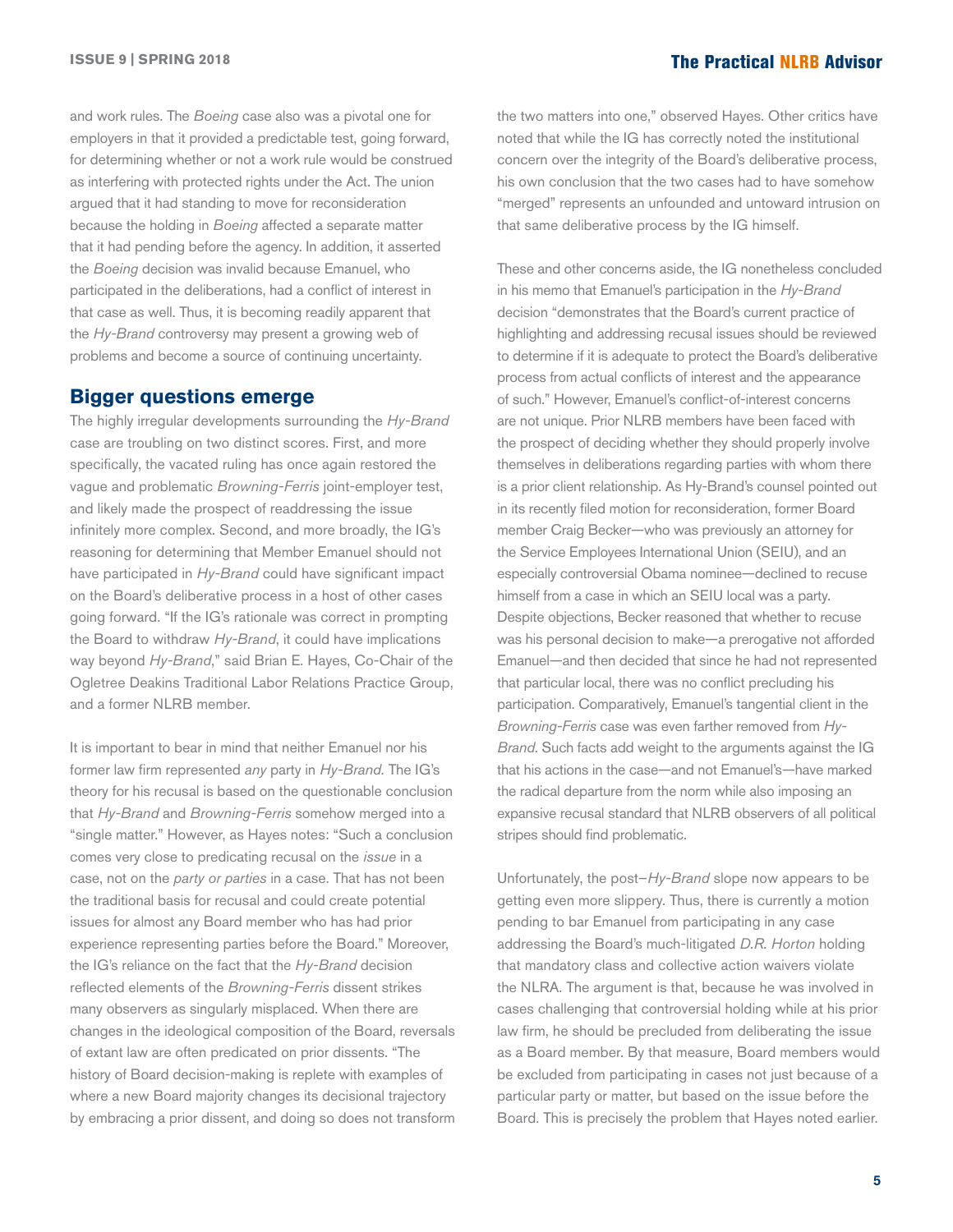## A more permanent solution?

The original *Browning-Ferris* decision prompted legislation in both houses of Congress to overrule its overbroad joint-employer standard. The Save Local Business Act ([H.R. 3441](https://www.congress.gov/115/bills/hr3441/BILLS-115hr3441rh.pdf)), a bipartisan measure that passed in the U.S. House of Representatives in 2017, would amend the NLRA (as well as the Fair Labor Standards Act) to undo the 2015 decision legislatively. Specifically, both statutes would expressly define "joint employer" as one that exercises direct, actual, and immediate control over the essential terms and conditions of employment.

As the *Hy-Brand* debacle makes clear, a more permanent legislative solution—one that would take the jointemployment question out of the NLRB's hands altogether would bring welcome relief, as it would ensure that a future pendulum swing at the Board will not again leave businesses vulnerable to the vagaries of any transitory NLRB policy. Recent reports indicate there is a renewed interest in the joint-employer issue on Capitol Hill.

Meanwhile, the NLRB announced it will consider issuing a formal rule to adopt a joint-employer standard. To that end, the agency included a submission in the [agency's filing](https://na01.safelinks.protection.outlook.com/?url=http%3A%2F%2Flinks.govdelivery.com%3A80%2Ftrack%3Ftype%3Dclick%26enid%3DZWFzPTEmbXNpZD0mYXVpZD0mbWFpbGluZ2lkPTIwMTgwNTA5Ljg5NTU3ODkxJm1lc3NhZ2VpZD1NREItUFJELUJVTC0yMDE4MDUwOS44OTU1Nzg5MSZkYXRhYmFzZWlkPTEwMDEmc2VyaWFsPTE3MDA3MjIzJmVtYWlsaWQ9bGlzYS5taWxhbS1wZXJlekB3b2x0ZXJza2x1d2VyLmNvbSZ1c2VyaWQ9bGlzYS5taWxhbS1wZXJlekB3b2x0ZXJza2x1d2VyLmNvbSZ0YXJnZXRpZD0mZmw9JmV4dHJhPU11bHRpdmFyaWF0ZUlkPSYmJg%3D%3D%26%26%26100%26%26%26https%3A%2F%2Fwww.reginfo.gov%2Fpublic%2Fdo%2FeAgendaViewRule%3FpubId%3D201804%26RIN%3D3142-AA13&data=02%7C01%7Clisa.milam-perez%40wolterskluwer.com%7Ce508d709e1334895204608d5b5dcf3f4%7C8ac76c91e7f141ffa89c3553b2da2c17%7C1%7C0%7C636614882959309074&sdata=aGc%2BBgrvV7Vi2wNxpsosFZkO15OvdK%2B95bktnjPU%2Fjw%3D&reserved=0) in

the Unified Agenda of Federal Regulatory and Deregulatory Actions at the request of Chairman John F. Ring. "Whether one business is the joint employer of another business's employees is one of the most critical issues in labor law today," Ring said. "The current uncertainty over the standard to be applied in determining joint-employer status under the Act undermines employers' willingness to create jobs and expand business opportunities. In my view, notice-andcomment rulemaking offers the best vehicle to fully consider all views on what the standard ought to be."

In a press statement, the Board indicated it already has begun to undertake the process necessary to consider rulemaking (although members Pearce and McFerran, the two Democrats on the Board, did not participate in the decision to include the rulemaking proposal in the regulatory agenda). Any proposed rule would require approval by a majority of the five-member NLRB, and the next step would be to issue a notice of proposed rulemaking. Ring said the Board plans to issue a proposed rule "as soon as possible," followed by a comment period allowing the public to weigh in on the issue, which "affects millions of Americans in virtually every sector of the economy."

At this point, the scope of *Hy-Brand's* implications are still being sorted out and a host of legal questions remain open. Among those many unresolved issues are the following:

- Was the IG's action within his jurisdictional purview?
- Does the IG even have authority to attempt to preclude or m. compel the recusal of a Board member? If so, is there a mechanism for challenging the IG's determination?
- Was the action of the three remaining Board members in vacating the *Hy-Brand* decision lawful or effective?
- What is the proper standard or limit on recusal going forward?
- **If Member Emanuel's recusal holds, does that mean that** any joint-employer case is inexorably tied to *Browning-Ferris*, and, if so, does that mean that Emanuel cannot participate in *any* joint-employer case?

If the recusal standard is essentially issue-based, are other Trump Board decisions subject to challenge?

It is unclear at this point how or when these questions, and the others that *Hy-Brand* has spawned, will finally be clarified.

#### **Takeaway for employers**

With the Senate confirmation of John F. Ring, the NLRB once again has a 3–2 Republican majority. Whether that means the Board will revisit its decision to vacate *Hy-Brand* is unclear. If Emanuel must sit out such a vote, which remains in dispute, then the matter will continue to be deadlocked at 2–2. Failing that, the general counsel could tee up another joint-employer case for the Board to decide at the earliest opportunity; when, however, is unclear.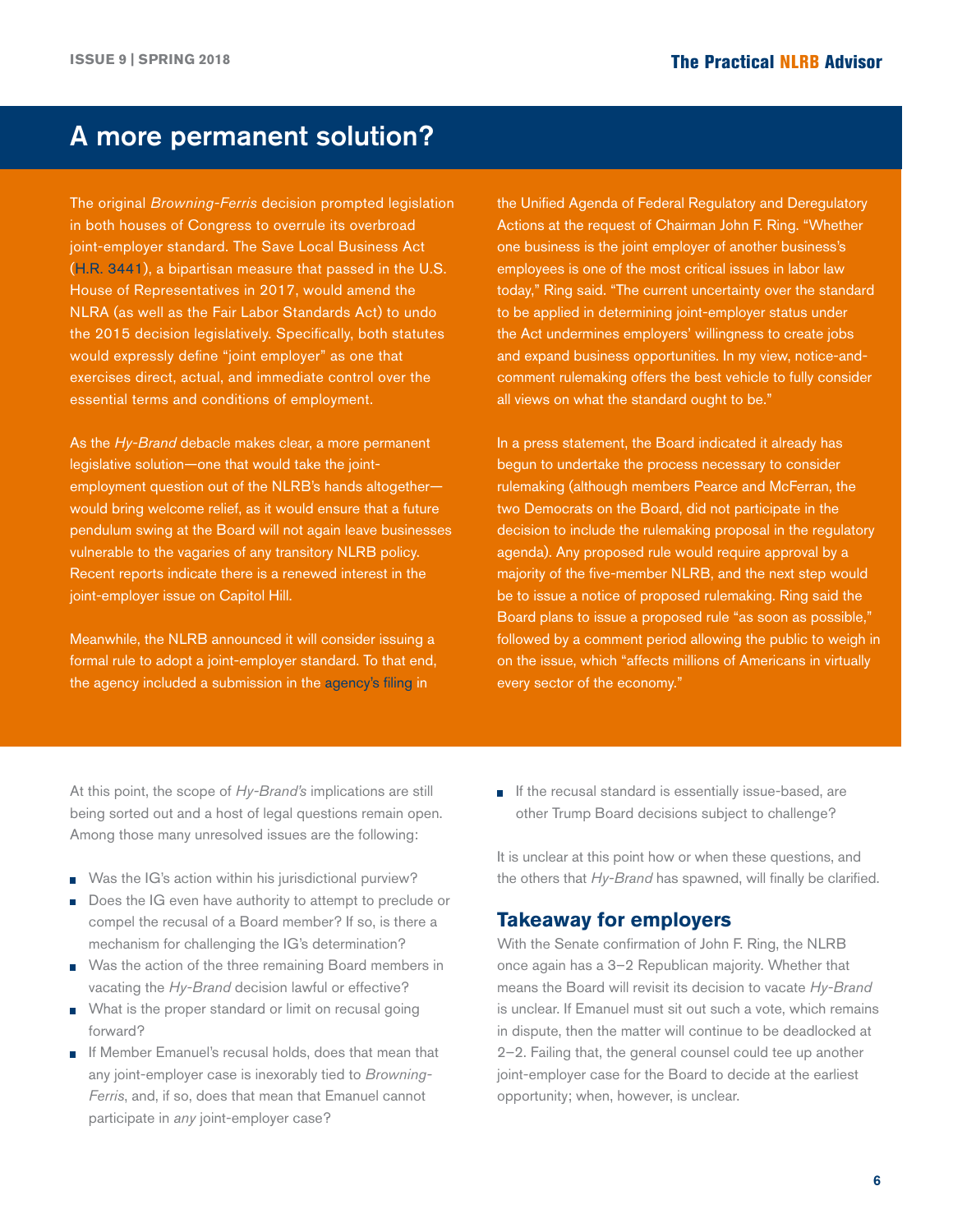<span id="page-6-0"></span>In the meantime, *Browning-Ferris* remains good law, and its loose joint-employer standard is controlling. Franchises and businesses that utilize subcontractors and contingent staffing models must be cognizant of the heightened risk of being deemed a joint employer for the foreseeable future. Hold

off on dusting off your pre–*Browning-Ferris* contract labor agreements and remind your human resources department and line managers of the need to refrain from exercising direct supervisory control over your subcontractors and staffing agencies' employees.  $\blacksquare$ 

## An agency in flux

Much has changed at the National Labor Relations Board (NLRB) since the beginning of the Trump administration. The turnover was slow-going at first, but by the second half of 2017, a new Republican Board majority was seated and a new Republican general counsel (GC) confirmed. The personnel changes did not end there, however. In December, Board Chairman Philip Miscimarra's term ended, leaving an evenly divided four-member Board with one vacant seat. That vacancy was only recently filled by John F. Ring, freshly confirmed by the Senate and promptly tapped by President Trump to serve as Board chairman.

There has also been significant discussion of change at the agency's regional office level, with General Counsel Peter B. Robb pursuing a reform and restructuring agenda that would streamline the agency and further President Trump's goal of cutting the costs of operating the federal government. Perhaps not surprisingly, Robb's proposed "significant reorganization" has been met with both consternation and resistance among many of the agency's career employees. In a recent general counsel memorandum, he outlined some of his proposed changes.

Of course, the routine work of the agency continues on amidst the churn, and as is the custom, the GC's office reported on the Board's 2017 activities to the Practice and Procedure Under the National Labor Relations Act Committee (P&P Committee) of the American Bar Association (ABA) Section of Labor and Employment Law. Robb's memorandum gives an overview of the key statistics for last year.

#### **Ring sworn in as Board member**

John F. Ring has been sworn in as NLRB member and named chairman. Ring is former co-leader of the labor practice group at a management-side law firm. He began serving a five-year term on the Board on December 17, 2017 (the departure date of Philip Miscimarra, whom Ring replaced). Notably, while he represented employers throughout his legal

career, he put himself through college and law school by working for the Teamsters union, which affords him a vantage point from both sides of the labor-management divide, he told senators during his Senate confirmation hearing.

Ring fills the all-important fifth seat on the Board, restoring a 3–2 Republican majority. However, like Member William Emanuel (as discussed in detail in our lead story), Ring has pledged to recuse himself from cases where a potential conflict of interest arises due to his or his former firm's representation of involved parties. Thus, in some instances this Republican majority may prove tenuous, as Ring and Emanuel determine if they need to recuse themselves from participation in a particular case. If such cases are significant "full Board" decisions, a single recusal would likely result in a 2–2 split and could result in an inability to address currently contentious issues of Board law.

#### **Agency reforms proposed**

NLRB General Counsel Robb, who took office last fall, moved swiftly to make his mark on the agency and to make changes in both its prosecutorial priorities and its operational structure. The GC oversees the Board's regional offices, and soon after stepping into the position, Robb announced his intent to streamline the offices and the agency to improve efficiency and control costs. Among his proposals: the consolidation of field offices, additional budget cuts, and revising investigative procedures and other processes for handling unfair labor practice charges and union representation cases. The current practices have been in place for decades, notwithstanding an ongoing decline in NLRB case filings. The recommendation that drew the most fire is to centralize more decision-making authority in the agency's Washington, D.C., headquarters.

In a March 14 [GC memorandum,](http://hr.cch.com/eld/GC18_03MidwinterMeetingofABAP_P(1).pdf) Robb said the goal is the improvement of "organizational decision making, elimination of unnecessary levels of management and administrative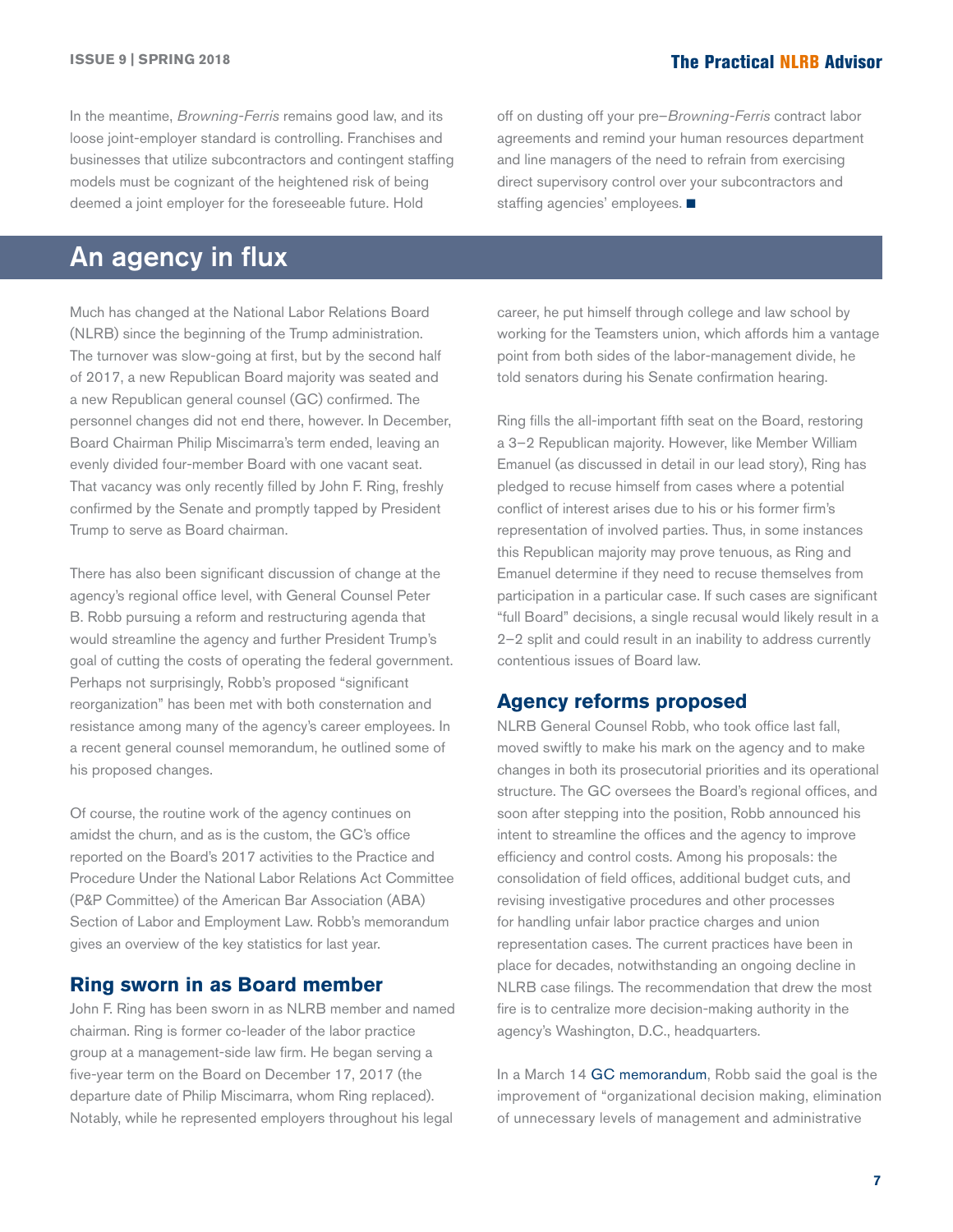support, maximization of employee performance, [and] reduction in travel and other case processing expenses." The memo also indicates the GC's office will solicit input from both headquarters and field staff in formulating changes to case processing, and any changes would be implemented only after comments from agency employees have been reviewed and evaluated. Changes related to the structure of the field offices will be open for public comment prior to implementation, as appropriate, according to the memo, with a target effective date of October 1, 2018. However, the memo notes that "the process [is] in its incipient stages and no firm timetable has been established."

The release of the GC's annual report and memo preceded the appearance by several senior NLRB officials at the ABA's annual Midwinter Meeting of the P&P Committee of the ABA Section of Labor and Employment Law. The primary purpose of their attendance was to respond to and discuss the ABA committee's concerns and questions about agency case-handling procedures and the proposed revisions to them. Following the tradition of prior GCs, Robb shared the committee members' concerns and the agency's responses to numerous questions raised by attendees.

The NLRB's rank and file quickly voiced displeasure at the reforms proposed by the GC. About 400 employees—a quarter of the NLRB workforce—signed a letter to Senate Appropriations Committee Democrats lobbying against any cuts to the agency's budget. The omnibus budget bill passed on March 23 spared the agency from any drastic spending cuts. However, Robb made it clear to the NLRB Professional Association (which represents agency staff at the Washington, D.C., office) that cuts will proceed nonetheless, given that Congress might slash the Board's budget for 2019.

### **GC reports on 2017 numbers**

The GC's March memo also provides case statistics and additional data about the NLRB's activities in 2017:

- **Representation elections:** There were 1,404 elections, with unions winning 66 percent; 1,205 certification of representation petitions were filed, with a 71 percent union win rate; 173 decertification petitions were filed, with unions winning 32 percent; and 26 majority support certification petitions were filed by employers, with a 30 percent union win rate.
- **Unfair labor practices:** 19,280 unfair labor practice (ULP) charges were filed; merit was found in 38.6 percent; 95 percent were settled; 300 resulted in merits dismissals; 1,263 complaints were issued; and the agency's litigation win rate was 85 percent.
- **Board appeals:** 1,425 appeals were received by the Office of Appeals; 1,489 were processed; 19 cases were sustained (1.28 percent); the median number of days to process cases was 35; the median number of days to process sustained cases was 79; and while the average number of days an appeal was pending is not specifically computed, the agency said it was a little over 35 days, taking into account that the 19 sustained cases took more than 35 days.
- **10(j) injunctions:** The regional offices received 113 10(j) requests; the GC sent 38 cases to the Board requesting authorization for 10(j) proceedings; and the Board authorized 37 cases, 9 of which were pending resolution at the end of the fiscal year, 17 of which were litigated to conclusion by the end of the fiscal year, resulting in 10 wins (8 full/2 partial), 7 losses, and 11 settlements or adjustments.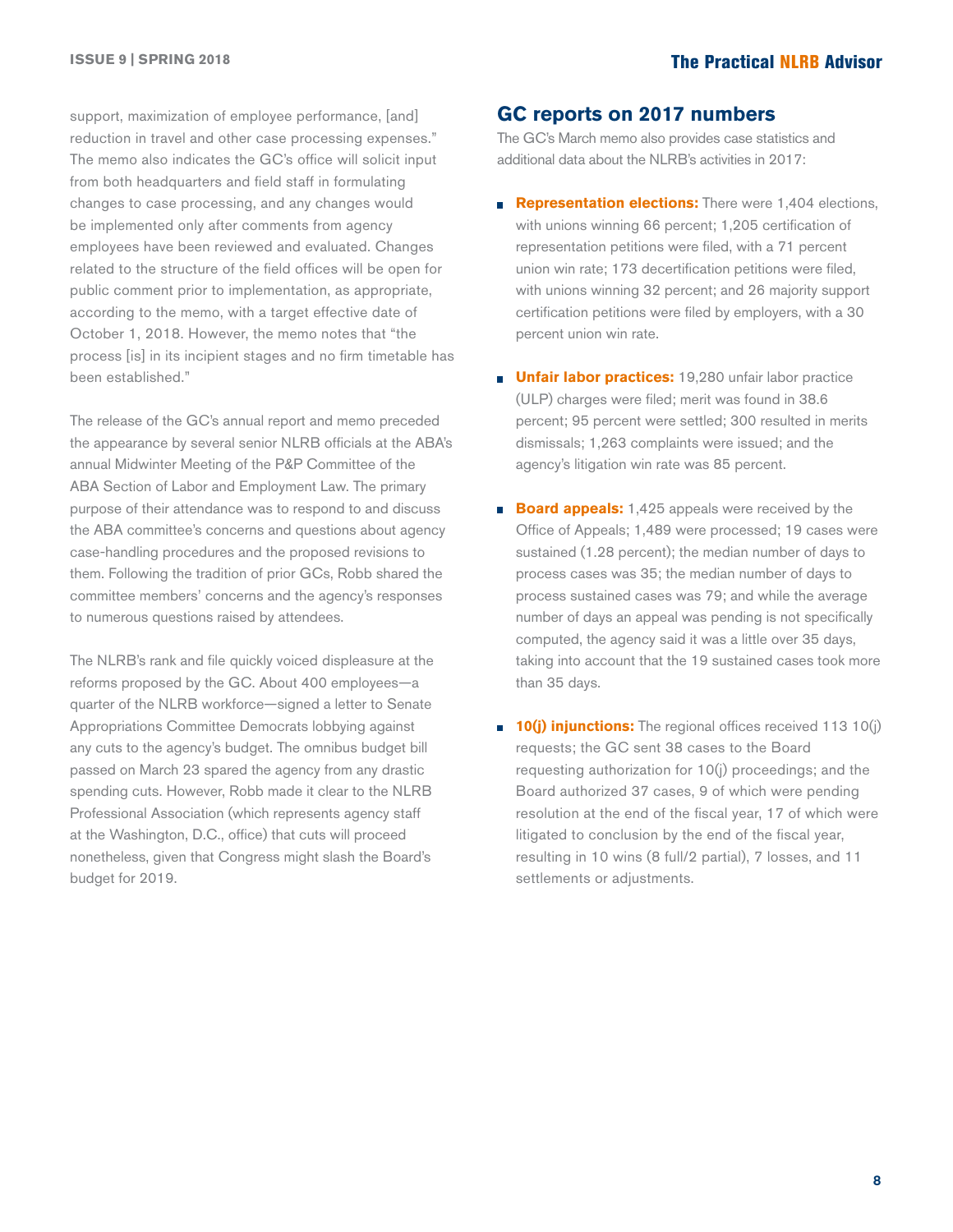# <span id="page-8-0"></span>Other NLRB and labor developments

Here is a brief summary of other noteworthy developments in recent months:

## **At the Supreme Court**

**Deep split over** *Janus***.** Argued before the *[Supreme Court](https://www.supremecourt.gov/oral_arguments/argument_transcripts/2017/16-1466_gebh.pdf)  [of the United States](https://www.supremecourt.gov/oral_arguments/argument_transcripts/2017/16-1466_gebh.pdf)* on February 26, *Janus v. American Federation of State, County, and Municipal Employees, Council 31* ([16-1466](http://hr.cch.com/eld/16-1466Janus-AFSCME.pdf)) is one of the most-watched cases on the Court's docket. It will determine whether or not public sector unions will continue to be permitted to collect so-called "agency," or "fair share," fees from bargaining unit members that choose not to become dues-paying union members. Central to the outcome is the question of whether the fees amount to compelled speech by those who do not wish to join or support the union, in violation of the First Amendment. The case invites the Court to overturn its 1977 *Abood v. Detroit Board of Education* decision, which held it constitutional for a government to compel employees to pay such fees to an exclusive representative for representing them in collective bargaining with the government over policies that affect their profession. The Court's June 2014 decision in *[Harris v. Quinn](http://hr.cch.com/eld/88f23ae67be71000b9a0e0db5501c0ed01.pdf)* questioned the constitutional and legal foundation articulated in *Abood*, but let it stand because it found the plaintiffs were not "full-fledged" state employees; thus, *Abood* did not apply. Notably, *Harris* involved the Illinois Public Labor Relations Act, which is also at issue in *Janus*. A ruling against the unions could greatly diminish both the revenue and resulting political power of public employee unions.

**Antitrust ruling stands.** In March, the High Court [let](https://www.supremecourt.gov/orders/courtorders/030518zor_pnk0.pdf)  [stand](https://www.supremecourt.gov/orders/courtorders/030518zor_pnk0.pdf) a decision from the U.S. Court of Appeals for the Ninth Circuit holding that a labor union and a multi-employer bargaining association were immune from antitrust liability stemming either from their filing of alleged sham litigation or their allegedly anticompetitive collective bargaining agreement. The **[petition for certiorari](http://hr.cch.com/eld/17-770ICTSIOregon-ILWU.pdf)** filed by the employer in *Int'l Longshore and Warehouse Union v. ICTSI Oregon, Inc.,* implored the justices to take up the case because it "involves an issue this Court has not *expressly* decided: whether an employer and union can enter into and enforce an agreement to engage in conduct that is inimical to federal labor policy and violates the NLRA, and nonetheless be protected from scrutiny under the antitrust laws by the nonstatutory labor exemption."

#### **Circuit court decisions**

**Work rule case remanded to Board.** The U.S. Court of Appeals for the District of Columbia Circuit remanded a restaurant's petition for review of an NLRB decision finding that the employer had committed numerous unfair labor practices, including promulgating and maintaining unlawful work rules. In an unpublished order, the appeals court granted the Board's remand request, giving the agency an opportunity to revisit its decision, and the underlying work rule provisions in question, in light of the Board's December 2017 ruling scrapping the test that it had used to invalidate those provisions. In *[Grill Concepts Services, Inc.](http://hr.cch.com/ELD/GrillConcepts0636162.pdf)*, the Board found that the employer committed multiple unfair labor practices, several of which involved allegations that certain handbook provisions, including confidentiality and online communications rules, violated the NLRA. Those findings, however, rested on the NLRB's "reasonably construe" test, which the agency overruled in its December 2017 *[Boeing](http://hr.cch.com/ELD/TheBoeingCo121417.pdf)  [Co](http://hr.cch.com/ELD/TheBoeingCo121417.pdf)*. decision. The Board asked the appeals court to remand the case so it could determine whether the employer's work rules violated the Act under the new framework articulated in *Boeing* (*[Grill Concept Services, Inc. dba The Daily Grill v.](http://hr.cch.com/ELD/GrillNLRB012918.pdf)  [NLRB](http://hr.cch.com/ELD/GrillNLRB012918.pdf)*, January 29, 2018, unpublished).

#### **Improper remedy for dues checkoff rescission.**

Addressing for the fourth time this long-running case, the U.S Court of Appeals for the Ninth Circuit found the NLRB clearly abused its discretion by declining to award the standard remedy of make-whole relief in a case involving now-defunct hotels that unilaterally ceased union dues checkoff after expiration of a bargaining agreement. The Board improperly found the employers "correctly" believed they were following settled law at the time they ceased the dues checkoff. Further, its prospective relief was the same as no relief at all under the circumstances, said the court, vacating the order and urging the Board to "move swiftly on remand" to award the standard remedy for the Section 8(a)(5) violation. Although the court had previously found a violation of the NLRA and remanded to the Board to determine what relief was warranted, the Board declined to award make-whole relief—the standard remedy when an employer unlawfully ceases union dues checkoff—instead awarding the union prospective-only relief. Nor did it provide a valid explanation for departing from its standard remedy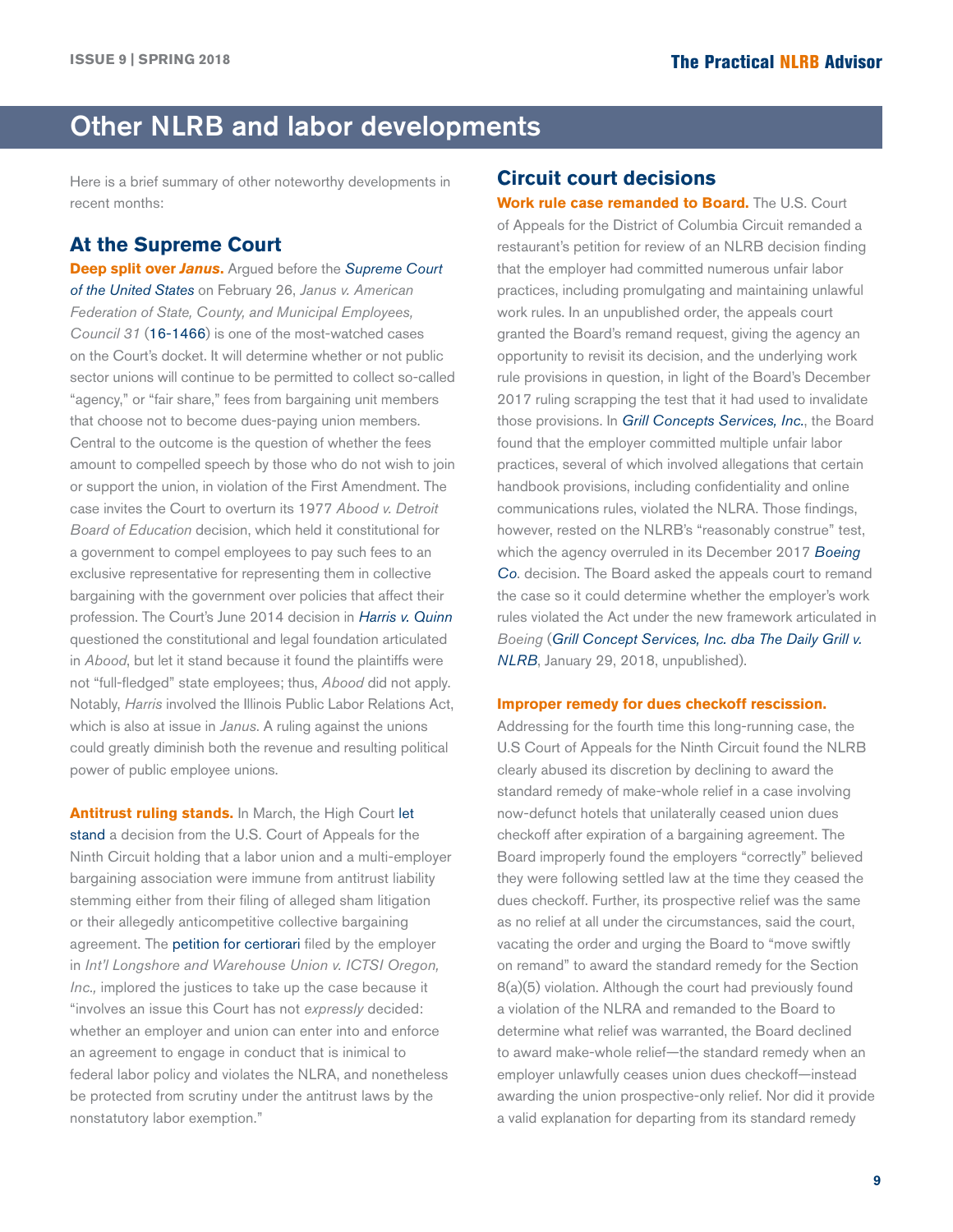in dues checkoff cases. Its reliance-based explanation was improper, said the court, because it was unreasonable for the employers to rely on Board precedent that had never been applied in a reasoned manner in the absence of a union security clause, and because the Board's other explanations were similarly erroneous. Moreover, by ordering prospectiveonly relief against defunct entities, the Board effectively ordered no relief at all and therefore did not effectuate the policies of the Act (*[Local Joint Executive Board of Las Vegas](https://na01.safelinks.protection.outlook.com/?url=http%3A%2F%2Fhr.cch.com%2FELD%2FLocalJointExecBdNLRB022718.pdf&data=02%7C01%7CLisa.Milam-Perez%40wolterskluwer.com%7C8e0c292db1e94b97e5a808d57e218a87%7C8ac76c91e7f141ffa89c3553b2da2c17%7C1%7C1%7C636553604903467602&sdata=KzbCHun6POEZEXKSvqFkL9K4IZNVrKqJSaJihMDJtNs%3D&reserved=0)  [v. NLRB](https://na01.safelinks.protection.outlook.com/?url=http%3A%2F%2Fhr.cch.com%2FELD%2FLocalJointExecBdNLRB022718.pdf&data=02%7C01%7CLisa.Milam-Perez%40wolterskluwer.com%7C8e0c292db1e94b97e5a808d57e218a87%7C8ac76c91e7f141ffa89c3553b2da2c17%7C1%7C1%7C636553604903467602&sdata=KzbCHun6POEZEXKSvqFkL9K4IZNVrKqJSaJihMDJtNs%3D&reserved=0)*, February 27, 2018).

**Union election not tainted.** The NLRB did not unreasonably discount two threats that an employer claimed tainted a union election victory—an alleged threat to call U.S. Immigration and Customs Enforcement (ICE) if the union lost the election, and the union's use of an election observer who had been fired four days earlier for threatening conduct involving an "airsoft" gun. Affirming the Board's determination that the employer violated the NLRA by refusing to recognize the union, the D.C. Circuit held that because there was no evidence connecting the discharged employee's behavior to the election or to the union itself, or that the union was responsible for any ICE threats that could potentially coerce employees to vote for it, the Board did not abuse its substantial discretion in certifying the election results (*[Equinox Holdings, Inc. v NLRB](http://hr.cch.com/ELD/EquinoxNLRB030918.pdf)*, March 6, 2018).

**Bargaining order inappropriate.** The U.S. Court of Appeals for the Second Circuit found that substantial evidence supported the Board's findings that the manner in which an employer tried to dissuade employees from voting to unionize—including reinstatement of Sunday and holiday pay, as well as its demotion of a pro-union employee violated the NLRA. Although the court enforced most components of the Board's remedial relief order, it denied enforcement of its bargaining order, explaining that it failed to properly account for changed circumstances during the two-year period between the unfair labor practices and its decision, particularly given the significant employee and management turnover and the importance of employees' free choice. The Board afforded far too little weight to changed circumstances in determining whether a rerun election would likely be fair when it denied the employer's motion to reopen the record to introduce evidence of significant employee and management turnover during the intervening two-year period. The law of the Second Circuit is that the relevant circumstances must be measured at the time of the issuance of a bargaining order, not as of the time of the election (*[Novelis Corp. v. NLRB](http://hr.cch.com/eld/NovelisNLRB031518.pdf)*, March 15, 2018).

**New newspaper owner was a successor.** The new owner of a Puerto Rican newspaper was a successor employer, held the D.C. Circuit, denying the employer's petition for review of a Board decision. The employer argued that it made changes to the business model that defeated substantial continuity between the old and new enterprises. However, the appeals court held that changes such as modifications to the board of directors, a new motto for the paper, and the purchase of a new copy machine were not the kinds of business changes that defeat continuity. Also rejected was the employer's argument that the hiring of part-time inserters expanded the number of employees in the previous bargaining unit to the point that a majority of employees were not former unit members, thus defeating the presumption of majority support for the union. The Board found that the inserters should not be included in the bargaining unit because their positions were substantially different; they were less-skilled, part-time employees who made significantly lower wages and did not receive health benefits. In fact, they were not even allowed to speak to the full-time employees. Were it deciding this case initially (not as a successorship), the Board could easily have concluded that an appropriate unit could exclude the part-time inserters. And in a successor case, a historical unit will be found to be appropriate if the predecessor employer recognized it, even if the unit would not be appropriate if being organized for the first time. Given that standard, the Board's decision as to the bargaining unit and its determination that the employer was a successor were not in error (*[Publi-Inversiones de Puerto](http://hr.cch.com/eld/PubliInversionesNLRB033018.pdf)  [Rico, Inc. v. NLRB](http://hr.cch.com/eld/PubliInversionesNLRB033018.pdf)*, March 30, 2018).

**NLRB misapplied** *Jefferson Standard* **test.** The D.C. Circuit rejected the NLRB's holding that an employee who made disparaging statements to third parties about his electric company employer was protected under the NLRA. The employee was discharged for making false or disparaging statements about the company during two minutes of testimony before a Texas senate committee. However, there was no objective finding either that the employee disclosed his subjective motive to pressure the employer into concessions during labor negotiations, or that the subject of his statements was connected to an ongoing labor dispute. The Board essentially skipped this first requirement of the *Jefferson Standard* test: that the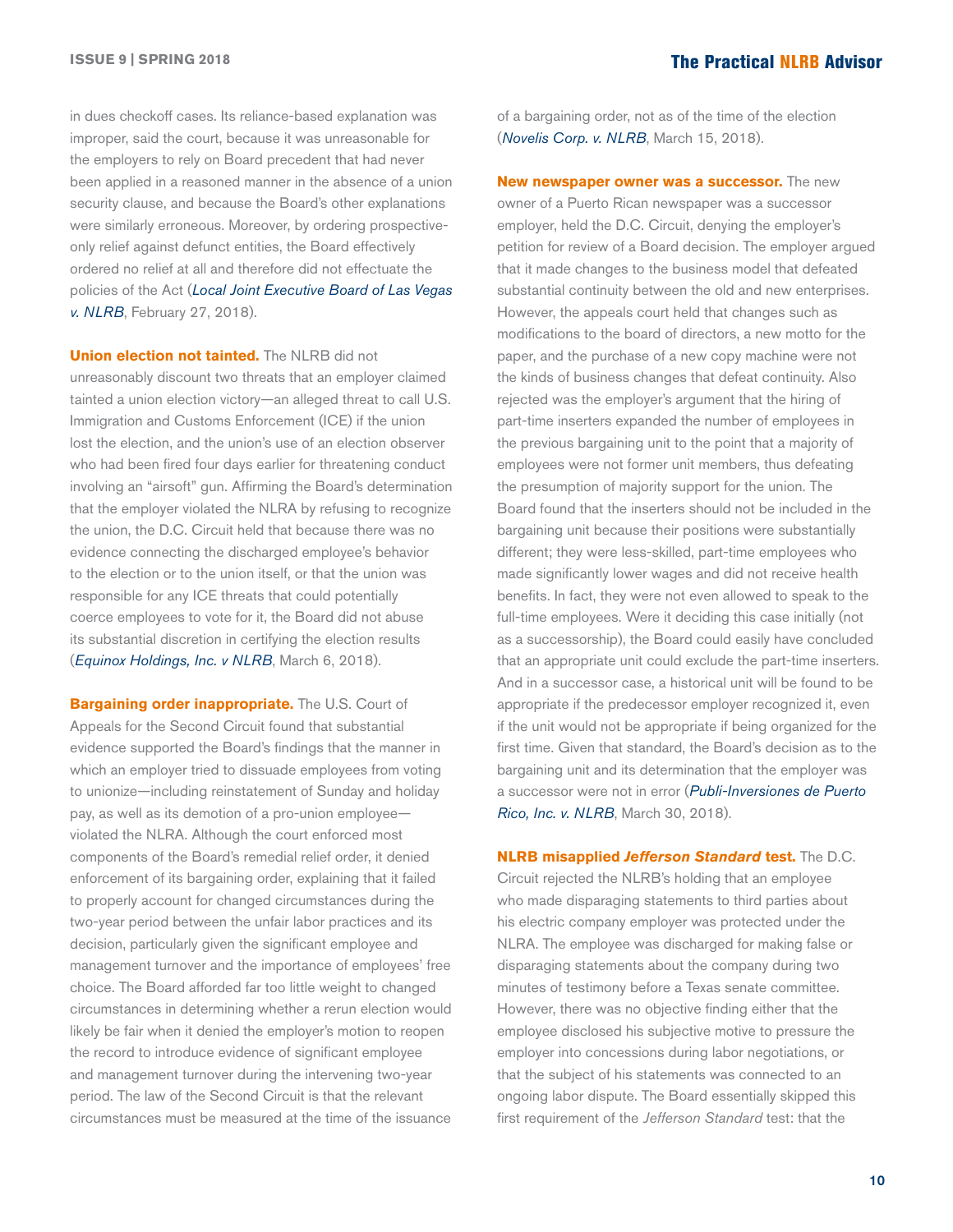statement is related to an ongoing dispute between the employees and the employers. The appeals court remanded the decision so that the Board could articulate the principles underlying its consideration of whether an employee's thirdparty statements constitute "such detrimental disloyalty" to his employer that it is not protected under the Act (*[Oncor](http://hr.cch.com/eld/OncorNLRB041318.pdf)  [Electric Delivery Co. LLC v. NLRB](http://hr.cch.com/eld/OncorNLRB041318.pdf)*, April 13, 2018).

**Home addresses may not be enough.** The *Excelsior* rule requires an employer to provide a union with all employee address information in its possession—not just home addresses—to facilitate the union's ability to communicate with potential voters, the U.S. Court of Appeals for the Eleventh Circuit held. The employer provided the union with a list of eligible voters and their home addresses. However, 60 to 70 percent of employees' personnel files contained a P.O. box address as a mailing address, yet the list provided by the employer included only residential addresses for 37 of the 39 employees. Consequently, 22 of the 39 meeting invitations sent out by the union were returned to the union as undeliverable, and the meeting drew only 7 employees. Noting that the *Excelsior* rule is designed to ensure an accurate and informed vote on the question of union representation, the appeals court said an employer violates the rule if it supplies addresses that it knows are not likely to allow the union to reach employees by mail. The court rejected the employer's contention that the Board had issued a "newly articulated" extension of *Excelsior* when it found that the employer should have furnished the P.O. box mailing addresses (*[Transit](http://hr.cch.com/ELD/TransitNLRB041318.pdf)  [Connection, Inc. v. NLRB](http://hr.cch.com/ELD/TransitNLRB041318.pdf)*, April 13, 2018).

#### **Board rulings**

**Lawsuit aimed at union boycott unlawful.** A real estate investment trust (REIT) that owned a hotel acted unlawfully by filing and maintaining a lawsuit against a union in response to the union's encouragement of a consumer boycott of the hotel, ruled a three-member panel of the NLRB. The Board first found that the REIT could be liable under the NLRA even though a management company employed the hotel's employees. Further, the Board found that the lawsuit's tortious interference claims were preempted by the Act and that both tortious interference and defamation claims were independently unlawful because they were baseless and motivated by a desire to retaliate against the union (*[Ashford](http://hr.cch.com/eld/AshfordTRS020118.pdf)  [TRS Nickel, LLC](http://hr.cch.com/eld/AshfordTRS020118.pdf)*, February 1, 2018).

**Company was "perfectly clear" successor.** A company that took over school bus transportation services from the school district was a "perfectly clear" successor, a divided three-member NLRB panel ruled, and therefore violated the NLRA when it failed to provide a union with notice and an opportunity to bargain before imposing initial terms and conditions of employment. The employer became a "perfectly clear" successor with an obligation to bargain over initial terms on the date that it first expressed an intent to retain the predecessor's employees without clearly announcing an intent to establish different initial terms of employment. On March 2, unit employees were told the school district had agreed to a contract and that the company would offer employment to current employees who submitted an application and met its hiring criteria. A company representative indicated the company typically hired 80 to 90 percent of an existing workforce when it assumed operations and, if the workforce was unionized and it hired 51 percent of the employees, it would recognize the union and negotiate a new contract. About two weeks later, however, the company distributed a memo inviting the employees to apply for employment and setting forth several terms and conditions of employment that were different from the terms set forth in the bargaining agreement under which the employees had worked. In finding that the employer was a "perfectly clear" successor, the Board noted that well before the formal hiring process began, the company clearly and consistently communicated its intent to retain the bargaining unit employees. In a partial dissent, then-chairman Marvin E. Kaplan argued that the employer gave notice of different initial terms more than a month before it extended job offers to the employees. Therefore, Kaplan would have found that the company had the right under *Burns* to implement initial employment terms without first consulting or bargaining with the predecessor's union (*[First Student Inc., a Division of First](http://hr.cch.com/eld/FirstStudent020618.pdf)  [Group America](http://hr.cch.com/eld/FirstStudent020618.pdf)*, February 6, 2018).

#### **Substantial and representative complement; duty to**

**bargain.** A company that took over a contract to provide paratransit services had an obligation, as a legal successor, to recognize and bargain with the union representing the predecessor's employees as of June 29, 2015, the date it assumed that company's operations, a three-member NLRB panel held. The Board rejected the company's claim that it did not reach a substantial and representative complement until several months later, when it achieved its "ultimate work force totals," at which time only 20 of its 41 employees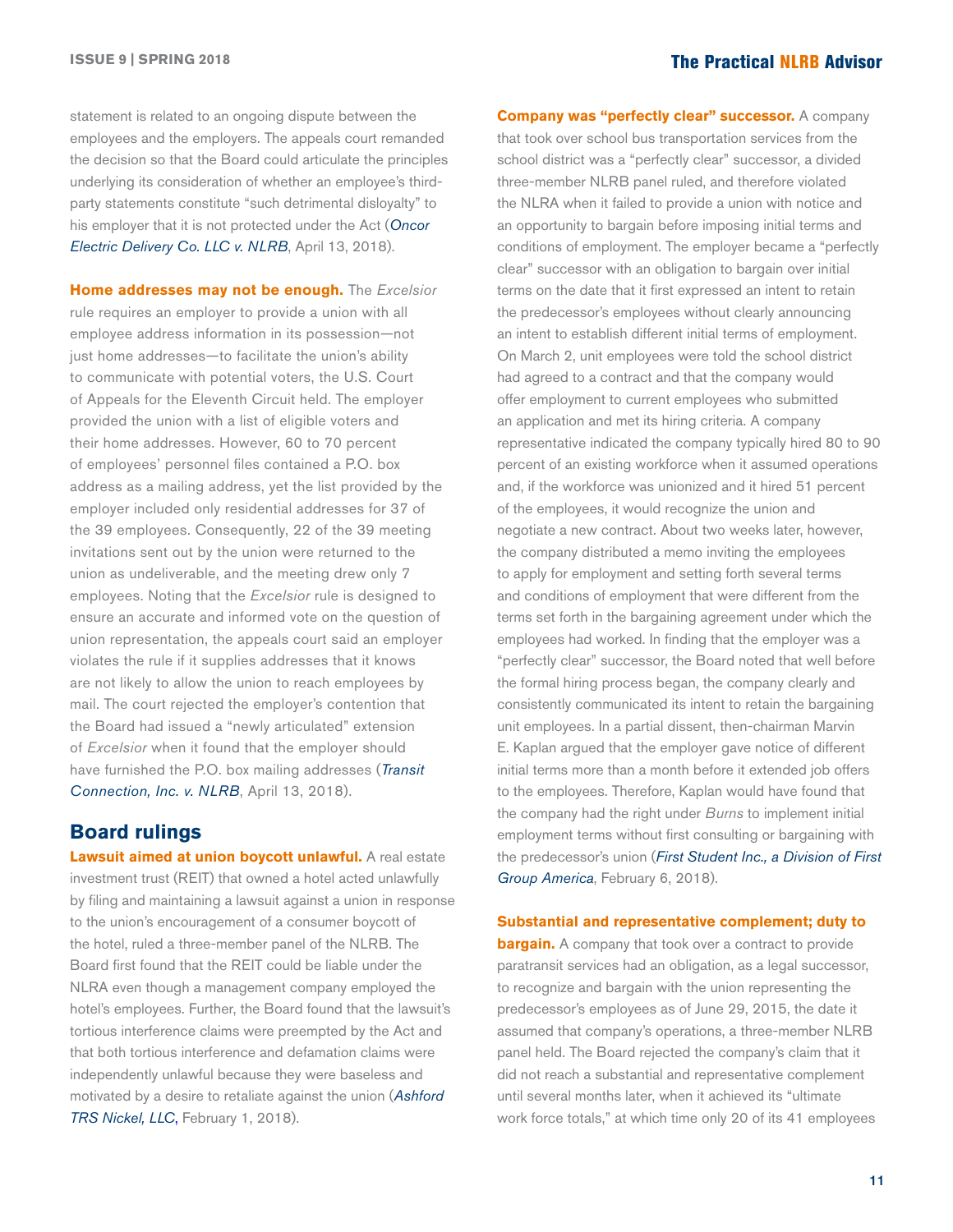had been unit employees of the predecessor. The company had relied on *Myers Custom Products,* where the Board found an employer's initial refusal to bargain did not violate the NLRA, as it had a definite plan to expand its workforce in a short period of time and the parties stipulated that it planned, before commencing operations, to take two to three months to select and train a full employee complement. Here, though, the parties did not stipulate, and there was no evidence the company had definite plans to substantially increase its workforce within a short and specified time period. In fact, the company only sporadically increased the size of its workforce, adding only nine employees over five months. Thus, it achieved a substantial and representative complement when it assumed operations on June 29—the point at which it had substantially filled its job classifications, was providing normal paratransit service in the same manner as did the predecessor, had no definite plan to expand, and a majority of the employees whom it employed had been represented by the union at the predecessor company (*[Ride](http://hr.cch.com/eld/RideRight020818.pdf)  [Right, LLC](http://hr.cch.com/eld/RideRight020818.pdf)*, February 8, 2018).

#### **Employee lawfully fired for security breach.** A

Chicago hotel operator did not violate the NLRA when it fired an employee who used a security passcode to bring nonemployees to a secured area of the hotel in order to present a petition to management about the hotel's working conditions. A three-member NLRB panel ruled that the employee's misconduct in the course of his otherwise protected concerted activity was so egregious as to lose the Act's protection. After leaving a union demonstration, the employee led 20 people through a secured access area in the hotel to deliver the petition to the general manager. Although only six people in the group worked at the hotel, the employee lied to a security guard, telling him that everyone was an employee. In order to reach management offices, he entered a security passcode on a keypad on a locked door. Upon reaching the general manager's office, part of the group of nonemployees remained outside unattended in the secure area for several minutes. The employee's conduct "flagrantly violated the hotel's security protocol and unnecessarily

placed at potential risk" the security of other employees and hotel property, the Board stated. Nor could his security breach be brushed aside as an impulsive act—as the Board saw it, this was "a predetermined course of action." He knew there were nonemployees in the group and that he would be breaching the security protocol by acting as he did (*[KHRG](http://hr.cch.com/eld/KHRGEmployer022818.pdf)  [Employer, LLC dba Hotel Burnham & Atwood Cafe](http://hr.cch.com/eld/KHRGEmployer022818.pdf)*, February 28, 2018).

**New overtime policy unlawful.** An employer violated the NLRA when, after it was sued for unpaid overtime, it implemented a new overtime policy requiring employees to get overtime preapproved and then approved overtime only for those employees who were not involved (or whom it believed were not involved) in the lawsuit and did not support the union. The Board stressed that it did not intend to suggest an employer could *never* lawfully respond to a lawsuit by issuing a policy that limited unauthorized overtime work if motivated solely by legitimate business concerns. But that's not what happened here. In this case, the employer's statements and actions revealed that the "overriding motivation was unlawful animus against Section 7 activity, not reducing its overtime exposure" (*[Tito Contractors, Inc.](http://hr.cch.com/ELD/TitoContractors032918.pdf)*, March 29, 2018).

## Advice memos

The NLRB General Counsel's Division of Advice recently released a series of [advice memos](https://www.nlrb.gov/cases-decisions/advice-memos/recently-released) including guidance documents dating as far back as 2009 on such issues as a "gig" worker's employment status under the NLRA (*[Postmates, Inc.](https://na01.safelinks.protection.outlook.com/?url=http%3A%2F%2Fhr.cch.com%2FELD%2FPostmates091916.pdf&data=02%7C01%7CLisa.Milam-Perez%40wolterskluwer.com%7C8b45b74a9d4d40deaa0308d5795d355f%7C8ac76c91e7f141ffa89c3553b2da2c17%7C1%7C1%7C636548363624533422&sdata=ZOb2bvViDTdplKZYQlemfOjweM6QG3E6G0T5QOy7JsM%3D&reserved=0)*); the prospect of extending *Purple Communications* to Internet- and computer-usage policies (*[Team Fishel](https://na01.safelinks.protection.outlook.com/?url=http%3A%2F%2Fhr.cch.com%2FELD%2FTeamFishel032317.pdf&data=02%7C01%7CLisa.Milam-Perez%40wolterskluwer.com%7C8b45b74a9d4d40deaa0308d5795d355f%7C8ac76c91e7f141ffa89c3553b2da2c17%7C1%7C1%7C636548363624533422&sdata=vufIUdQSUweqejPv8HO2E5UjOVSz5BGjpk%2FOqgmQQqw%3D&reserved=0)*); threatening workers' immigration status in response to an organizing campaign (*[The Washington](https://na01.safelinks.protection.outlook.com/?url=http%3A%2F%2Fhr.cch.com%2FELD%2FWashingtonUniv103117.pdf&data=02%7C01%7CLisa.Milam-Perez%40wolterskluwer.com%7C8b45b74a9d4d40deaa0308d5795d355f%7C8ac76c91e7f141ffa89c3553b2da2c17%7C1%7C1%7C636548363624533422&sdata=kr%2Bi5wUT8O2rvBBD72XuHlIBYPA16aX%2FTfK6GTHIAO8%3D&reserved=0)  [University](https://na01.safelinks.protection.outlook.com/?url=http%3A%2F%2Fhr.cch.com%2FELD%2FWashingtonUniv103117.pdf&data=02%7C01%7CLisa.Milam-Perez%40wolterskluwer.com%7C8b45b74a9d4d40deaa0308d5795d355f%7C8ac76c91e7f141ffa89c3553b2da2c17%7C1%7C1%7C636548363624533422&sdata=kr%2Bi5wUT8O2rvBBD72XuHlIBYPA16aX%2FTfK6GTHIAO8%3D&reserved=0)*); and other trending labor matters.